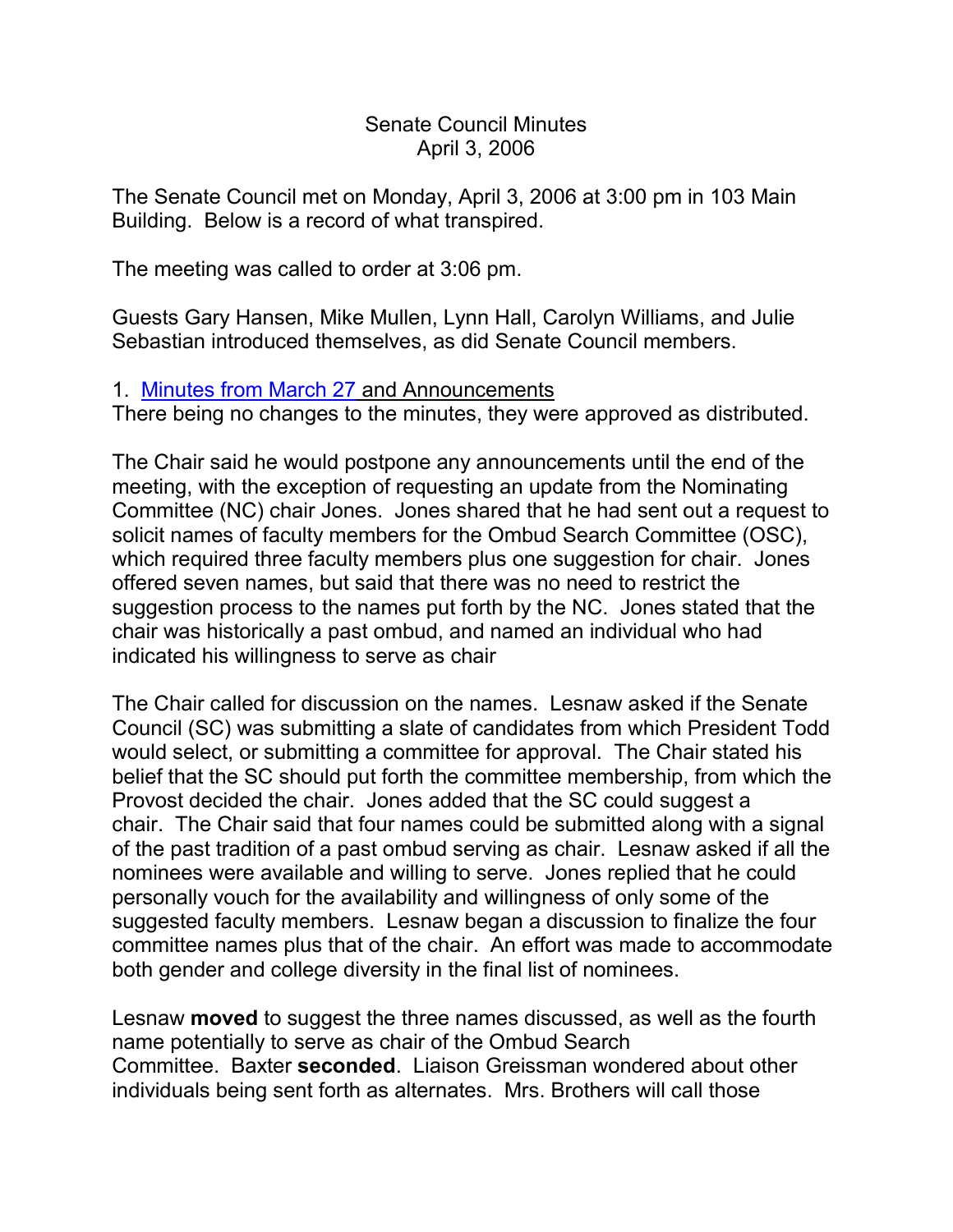suggested by Lesnaw to ascertain their willingness and availability to serve. In response to a question from the Chair about the possibility that someone could turn down the invitation, Lesnaw suggested that if necessary, the Chair could send an email to the SC listserv for discussion on a replacement for the an individual named for appointment. Tagavi offered a **friendly amendment** to direct the Chair to choose a replacement. Lesnaw and Baxter **accepted**. In response to a question regarding the choosing of a student member, Jones stated that it was under the Student Government Association's purview. A **vote** was taken on the motion, and it **passed** with six votes in favor, none against, and one abstention.

According to his prerogative, the Chair rearranged the agenda.

## 11. [BSN to PhD Nursing Proposal](http://www.uky.edu/USC/New/SCAgendas/20060403/Nursing%20Doctoral%20Prgm%20Change%20Complete_SC.pdf)

Upon request of the Chair, Guest Hall offered background on the proposal, which came from the graduate faculty of the College of Nursing. Hall stated that many benchmarks and other programs across the country offered baccalaureate-to-PhD programs. She said that the proposed curriculum had been designed to offer a way for a student with a baccalaureate degree and outstanding credentials to enter the PhD program and complete it in three years of full time study, have a residency and thesis and move directly into doctoral level research. The time to degree completion for both the masters degree (received the semester before anticipation of completion of the PhD) and the PhD had been substantially reduced. Guest Sebastian added that the coursework would prepare the student to sit for board certification as a clinical nurse specialist, if so desired. Sebastian said the proposed program would provide a significant amount of flexibility and streamlining. Guest Williams referred to a recent National Academies Press publication in which a strong recommendation was given for programs of this type. Williams said that the program would address nursing's need to prepare faculty and move people into advanced nursing early enough in their career to develop the necessary skills, etc., for research nursing. She was confident students would be interested in the program.

Lynn added that they were in favor of the Graduate Council recommendation [to recommend rather than require a score of 600 verbal and 5 analytical on the GRE]. Jones asked if the program had been put forth by the graduate faculty. Hall explained that it had originated from a PhD program committee, which was a subset of the graduate faculty. It was presented at a graduate faculty meeting, voted upon, and sent forward out of the College of Nursing. Tagavi asked how the time to degree was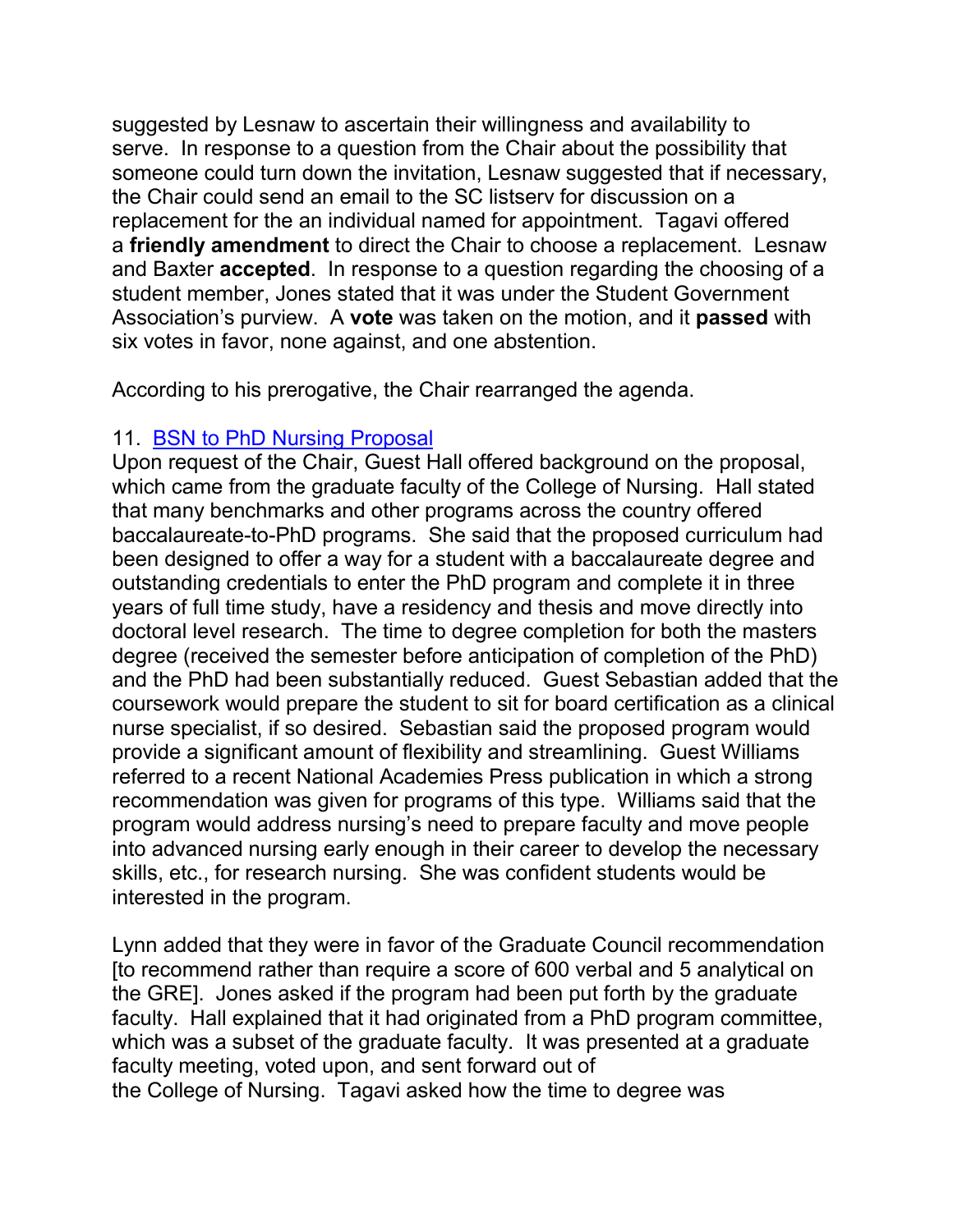shortened. Sebastian stated that the new program would lead to a net decrease of 13 credit hours.

The Chair stated that the proposal came from the Graduate Council with a positive recommendation. A **vote** was taken on the BSN to PhD program in the College of Nursing, and it **passed** unanimously.

## 8. [Name Change of BS in Agricultural Education, Communications and](http://www.uky.edu/USC/New/SCAgendas/20060403/BS%20Agricultural%20Education,%20Communications,%20and%20Leadership%20Program%20Change_SC.pdf)  [Leadership \(page 3\)](http://www.uky.edu/USC/New/SCAgendas/20060403/BS%20Agricultural%20Education,%20Communications,%20and%20Leadership%20Program%20Change_SC.pdf)

The Chair asked for background on the proposal to change the name of the BS degree in Agricultural Education, Communications and Leadership to "Community Communications and Leadership Development." Guest Mullen explained that the impetus to changing the name came when the School of Human Environmental Sciences merged into the College of Agriculture and both areas' education programs became housed in the same college. These two different programs with a common course core meshed into one BS degree with the proposed name of "Community Communications and Leadership Development" (CCLD). Mullen added that the education courses removed in the creation of the CCLD made up the new BS in Career and Technical Development (CTE). In response to Greissman, Mullen stated that it was not uncommon in the College of Agriculture to house one degree program in two departments. Guest Hansen added that due to the past history of both areas cross-listing the courses, the proposals were, in some ways, formalizing current practices. In response to Tagavi, it was explained that a graduate's degree would not list the option chosen, and that an "option" was similar to an "emphasis."

Jones asked about faculty involvement in the proposals' processes. Grossman, as committee chair of the Senate's Academic Programs Committee (SAPC), stated he had received a formal review and consultation sheet for the proposal, and that it had been through appropriate faculty channels.

There being no further discussion on the name change, Mullen offered information on the next proposal.

# 10. [New Program BS in Career and Technical Education](http://www.uky.edu/USC/New/SCAgendas/20060403/CTE%20Curriculum_11-30-05_SC.pdf)

Mullen said the proposed new BS in Career and Technical Education was an amalgam of the Department of Family Science's Family and Consumer Science program and the College of Agriculture's Agricultural Education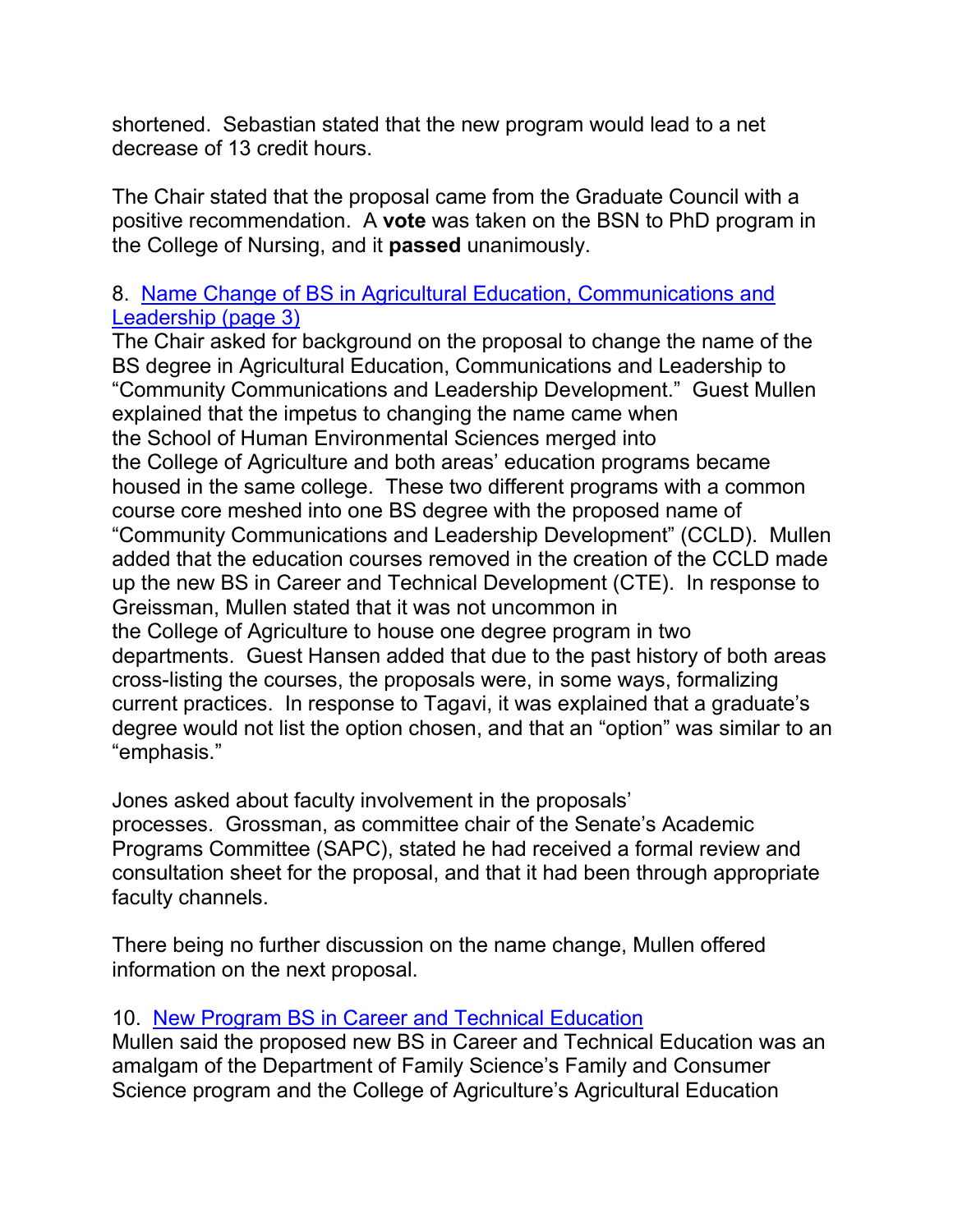program. The education and methods courses would be the core of the program. National colleagues indicated that "Career and Technical Education" was the trend for naming such programs. Thelin asked if the program had been shared with Rosetta Sandidge [Academic & Student Services Associate Dean in the College of Education]. Hansen said she had been. Mullen added that the College of Communications and Information Studies had also been consulted for the Community Communications and Leadership Development proposal.

Grossman said that he felt compelled to offer a criticism from one SAPC committee member who strenuously objected to the use of the term "technical." Mullen said that he had not heard any such complaints from faculty members involved in the process. Hansen added that the term was used in the agricultural education discipline professionally and nationally.

Greissman asked about an upper-level writing requirement, which was not listed on page eight of the proposal and perhaps accounted for the credit hours not adding up. Mullen said it was an oversight, since College of Agriculture programs normally included a requirement for ENG 203 or ENG 204. Hansen agreed that not including upper-level English courses was an error. Mullen stated that it was included in the grid on page 16, and that he would check on its inclusion in the other section.

10. [New Minor in Community Communications and Leadership Development](http://www.uky.edu/USC/New/SCAgendas/20060403/New%20Minor-Community%20Communications%20and%20Leadership%20Development_SC.pdf) Mullen said the desire was to create a new minor, which would dovetail with the current program of Agricultural Education, Communications and Leadership. Hansen added that a number of students had expressed an interest in a minor.

The Chair asked for further discussion on the three proposals. There being none, he asked if there was a preference for either voting on the proposal separately or as a package. Grossman suggested they be voted on as a package.

A **vote** was taken on the motion to: change the name of the BS degree in Agricultural Education, Communications and Leadership to "Community Communications and Leadership Development;" create a new BS in Career and Technical Education; and institute a new minor in Community Communications and Leadership Development. The omnibus motion **passed** unanimously.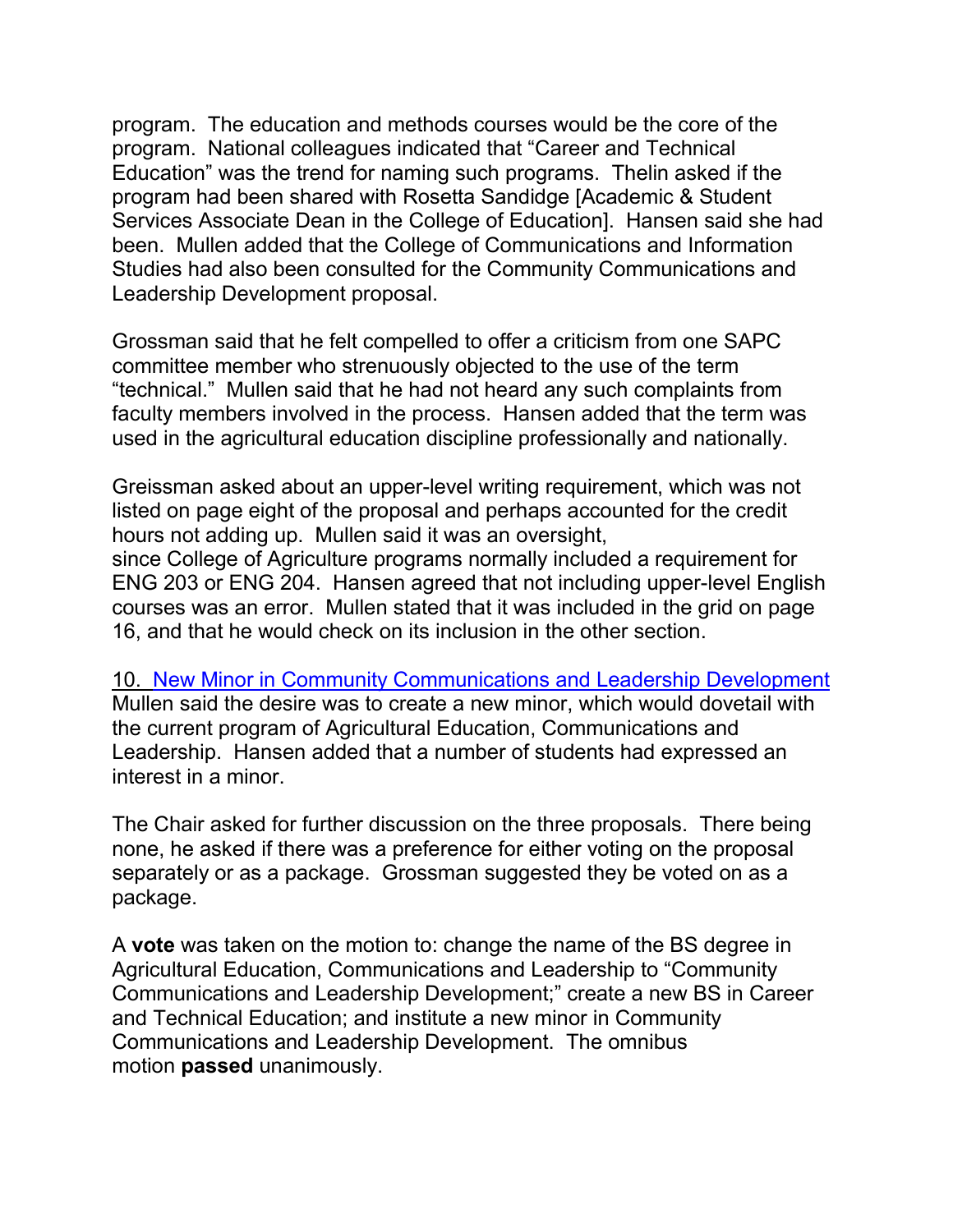# 2. KCTCS Candidates Applying for Credentials

The Chair asked Jones for information regarding the agenda item. Jones stated that the anticipated next group would have come in June, after faculty at Bluegrass Community and Technical College (BCTCS) approved them and sent them forward through the Kentucky Community and Technical College System (KCTCS) to the Board of Regents. Jones spoke with Peggy Saunier from BCTCS, who said the list had not yet been seen by BCTCS faculty.

After further communications with a variety of involved individuals, Jones was unable to find a compelling reason that the six names offered needed to be voted on immediately.

Jones **moved** to table the names until such time that they were approved by BCTCS faculty. Lesnaw **seconded**. A **vote** was taken and the motion **passed** unanimously.

# 3. UK May Degree Candidate List

Jones **moved** to approve the candidate list. Grossman **seconded**. Hobson confirmed that duplicate names were the result of a dual degree. Thelin stated that the list of students earning a Doctor of Philosophy in Studies in Higher Education was missing a student. He said he would look into the situation and report back on the situation, if necessary, at the University Senate meeting on April 10. Thelin recalled that

the Graduate School received accolades for a list in Spring 2005 that included a high number of PhDs awarded, almost twice that of the current number of awarded PhDs. Grossman said that the list could have been a combination of two semesters' worth of students. The Chair confirmed the current list did not include December candidates.

There being no further discussion, the Chair suggested a **vote** be taken and that Thelin bring any lacking with regard to the particular student to the attention of the Senate on April 10. Thelin agreed. The motion **passed** with six votes.

# 4. [Winter Intersession Calendar](http://www.uky.edu/USC/New/SCAgendas/20060403/Winter%20Intersession%20calendar_revised_SC.pdf)

Tagavi wondered why Saturdays were not used for class meeting days during the Winter Intersession (WI). Greissman said that the number of Saturday classes offered at any time of the year had sharply decreased over time.

Jones asked when a report on the effectiveness of the WI would be available for review. Council members discussed the need for a review of the WI, and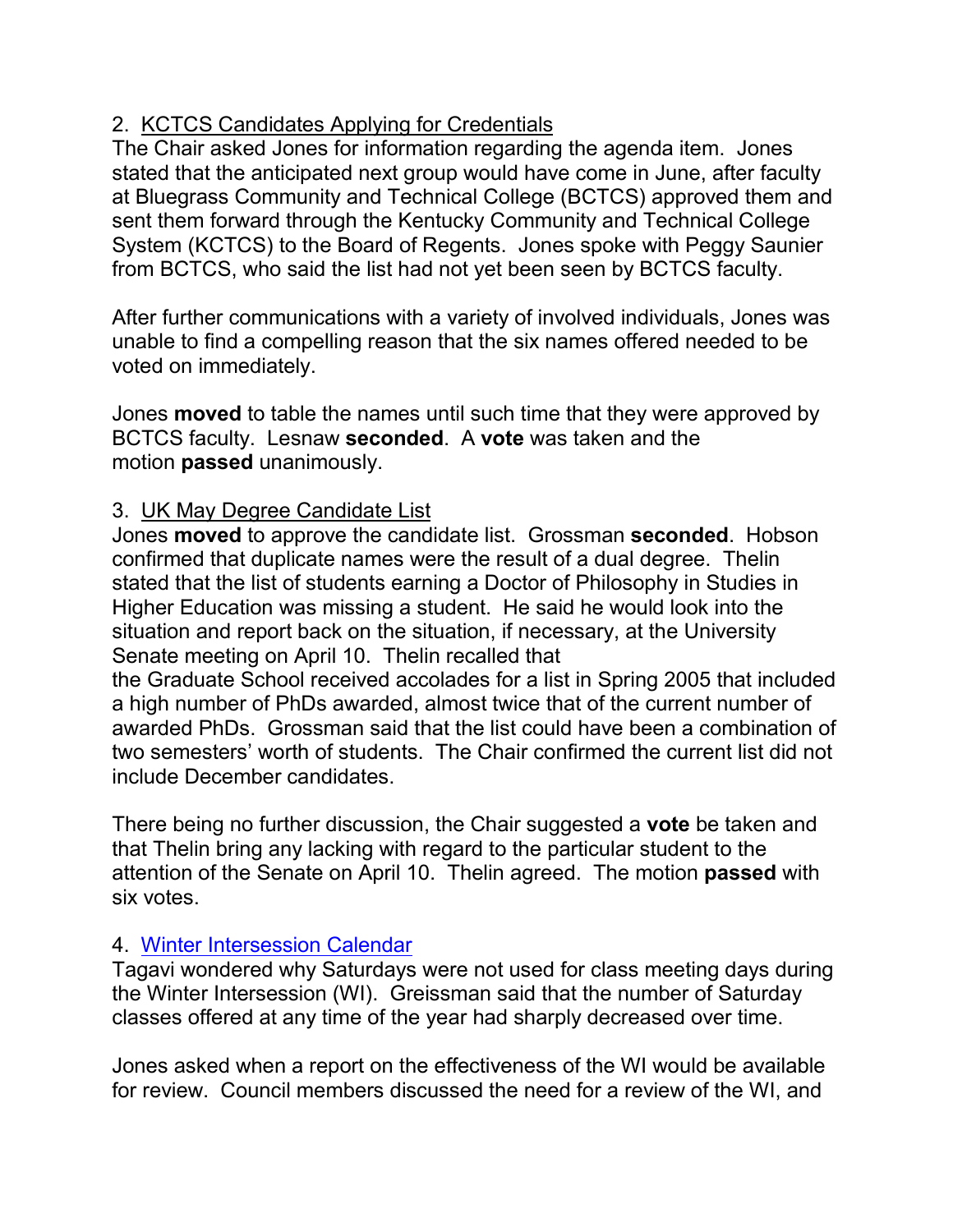thought that after the 2004-2005, 2005-2006 and the coming 2006-2007 WI, sufficient data would be present after the '06-'07 WI to allow a formal review of the pilot program. Those present indicated a strong desire to see a report on outcomes of the WI pilot program prior to approving another WI beyond that of '06-'07.

Grossman **moved** to approve the Winter Intersession calendar subject to the provisions that were approved for prior Winter Intersessions and state that prior to approving any subsequent Winter Intersessions, the Senate Council would expect to see a presentation with a formal evaluation of the Winter Intersession from inception to the current time and that any subsequent proposal be for termination or for inclusion in the permanent University Calendar. Jones **seconded**. Tagavi expressed concern that the conditioning of reviewing a report could not be a condition of approval. There was further discussion on rewording the motion. Grossman **amended** the motion to approve the Winter Intersession calendar subject to the conditions that were approved for previous Winter Intersessions. Jones **agreed** to the rewording. Tagavi asked Mrs. Brothers to incorporate the conditions attached to previously approved Winter Intersession calendars.

Thus, the **amended motion** from Grossman was to approve the Winter Intersession calendar with the provision that its structure meets past academic criteria. A **vote** was taken on the motion and it **passed** unanimously.

Grossman **moved** that the Administration be informed that the Senate Council would be unlikely to approve any future Winter Intersession calendars in the absence of a report on the Winter Intersession pilot program. Jones **seconded**. A **vote** was taken on the motion, which **passed** unanimously.

# 6. AAAC and Other Nominees – Nomination Process & Options

Jones offered background on the academic area advisory committee nominations (AAAC). He explained that the Senate Council annually produced a short list for the President to use, in his capacity as Chair of the University Senate, as a pool for appointments to AAAC. Jones noted that these actions were usually carried out earlier in the semester. He said the process included accommodating a rotation of department representation so that no one department was neglected in terms of representation; nominating only full tenured professors with faculty status; and making an effort to ensure appropriate representation of both genders. To that extent, he sent out a spreadsheet with information on AAAC make-up with respect to gender,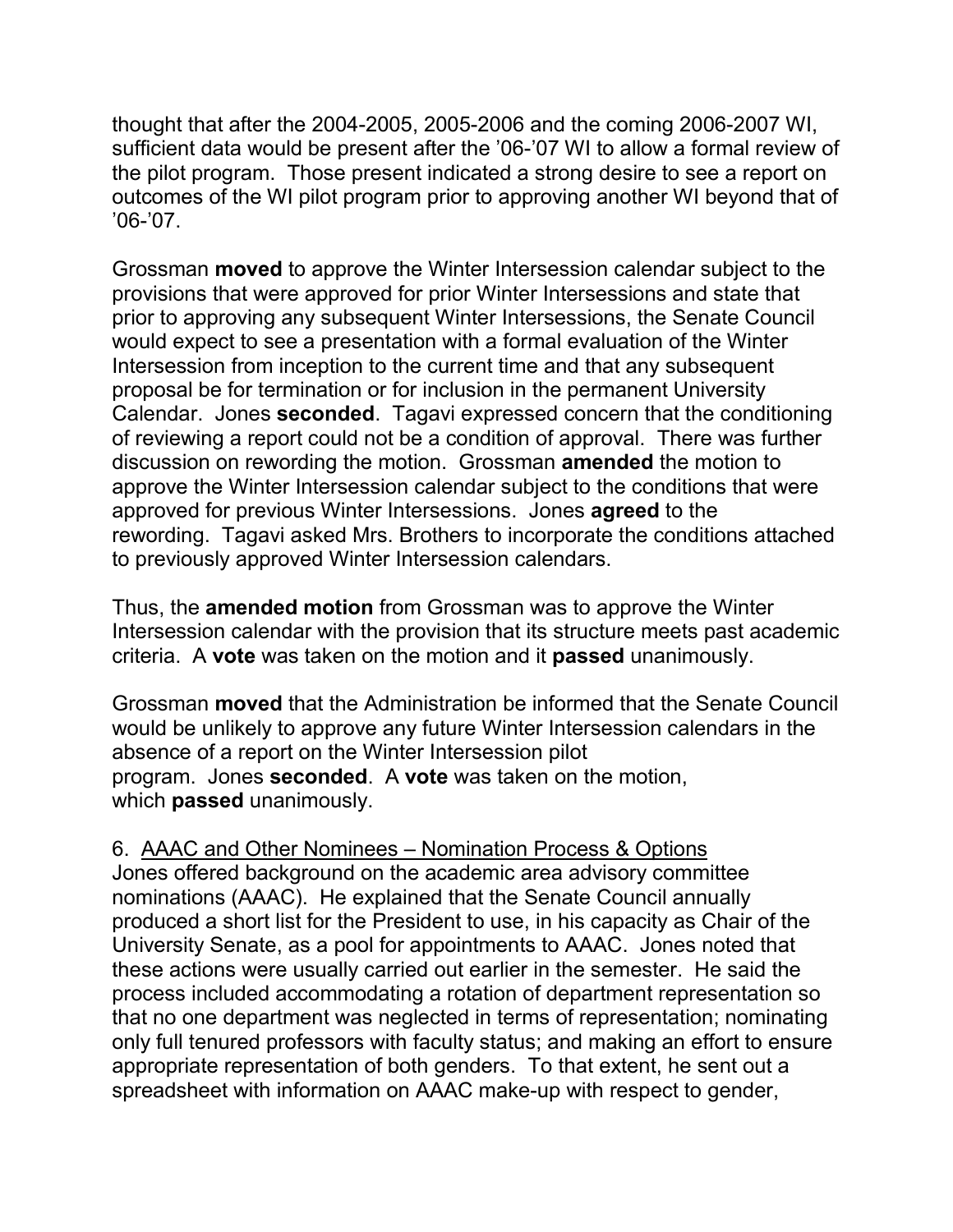eligible/ineligible faculty and recent departmental representation. That spreadsheet was sent to all college faculty councils with a request for nominees.

The Chair stated there was no record of receiving the President's memorandum requesting nominees in the Senate Council office, but added that Jones' strategy for finding names would offer the best opportunity to garner a wide diversity of names in the quickest possible time. The Chair added that it was likely a finalized list of individuals could be available for review by the Senate Council (via the listserv) during the week of April 17.

Jones asked if other advisory committees required nominations. The Chair said he would look into it. He offered his appreciation for Jones' work in soliciting nominees from appropriate faculty bodies.

## 7. [Proposed SI Grade](http://www.uky.edu/USC/New/SCAgendas/20060403/SI%20GradSchl.pdf)

The Chair explained that the proposal was not all that complicated, but that no spokesperson from the Graduate School was present. Mrs. Brothers strove to have someone attend, but the individual she was directed to contact, Brian Jackson, was unable to attend the Senate Council meeting due to his schedule. Thus, no spokesperson was present.

Tagavi asked if there was a Senate Council liaison on the Graduate Council. Moore stated that he was, but did not recall discussion on the SI grade. Greissman stated that while the proposal was requested by IRIS personnel, an attempt was made to not let a technology need drive a curricular request. As such, the proposal addressed a need for a grade to indicate a purposeful non-completion of coursework by semester's end, an issue previously indicated by the Registrar's Office as needing attention. The creation of SI would also alleviate the need to utilize "I," which had some onerous implications. Greissman added that changes due to IRIS were offering an opportunity to look at inconsistent policies, etc.

Jones asked why the UN grade was no longer used. Greissman stated that UN had a specialized purpose but another grade could be awarded where there was no credit offered. Baxter asked for clarification on the phrase, "that after a certain amount of time…any SI… [would] automatically change to a 'final' grade." He wondered what it would change to. Tagavi wondered why the proposal contained email threads. He added that the portion regarding zero credits and zero academic credit should be kept. In response to Baxter, Tagavi stated that "S" was only used in graduate-level courses.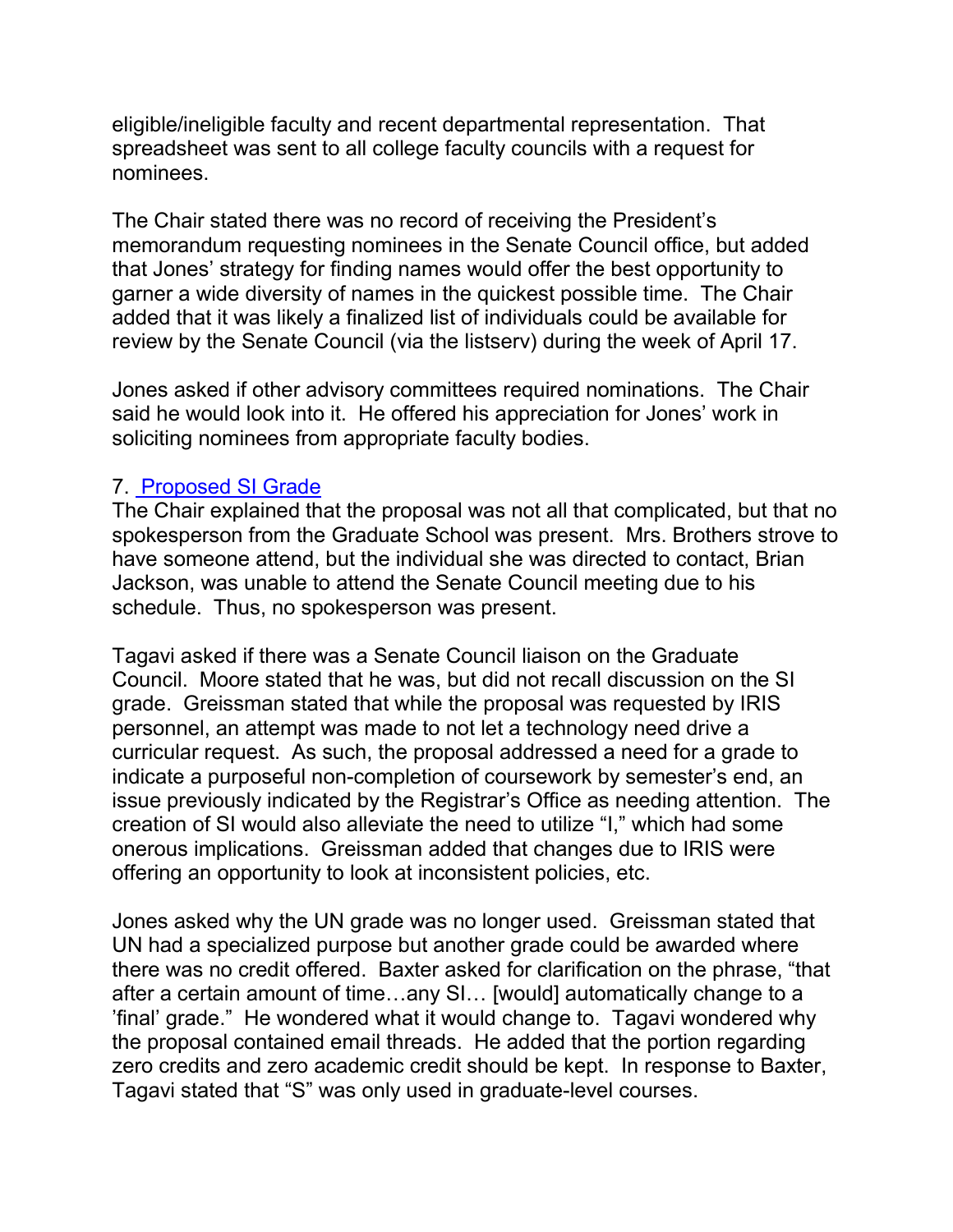Greissman stated that IRIS personnel had hoped this matter could be addressed quickly to accommodate the go-live of the student module in SAP. The Chair stated that there were a variety of paths the SC could choose regarding this matter. Jones noted that one option, approving conditionally, was not a good practice. Jones suggested requesting the University Senate delegate to the SC the authority to make a final decision on the matter, since a decision made by the SC would likely occur after the last Senate meeting of the semester. Greissman asked if the Senate Council could discuss over the listserv and then take the issue to the Senate for a final vote.

The Chair believed this was the best option, expressing concern with the general sloppiness of the proposal and the many unanswered questions raised by Council members. While appreciating the imperatives of IRS/SAP, he did not want the SC to impress a stamp of approval on the proposal as it was currently written. Moore added that there was no discussion on the issue during the year in which he had been a member of the Graduate Council, and pointed out that the introductory memo from Dean Blackwell indicated that the approval by the Graduate Council occurred in February 2005. He said that due to the length of time that it sat awaiting formal action, he was not inclined to believe there was an urgency to act now. Greissman said the issue had been brought to his attention in late Fall. The Chair reiterated his desire to accommodate the needs of IRS/SAP.

Tagavi **moved** to send the proposal to the Senate with no recommendation from the Senate Council, due to the tight time constraints and the proposal not being clear. Greissman thought that the Senate would not approve the proposal in its current format. Tagavi **withdrew** the motion.

A decision was made to return the proposal to the Graduate Council. If the proposal were to be cleaned up and clarified, the Graduate School Dean's Office could take it directly to the Senate.

#### 12. [Retroactive Withdrawal Rule](http://www.uky.edu/USC/New/SCAgendas/20060403/Retroactive%20Withdrawal%20Proposal_SC.pdf)

Tagavi, the individual responsible for proposing the rule, explained that as Ombud, he had become aware that the Senate's Retroactive Withdrawal Committee did not check grades to discover if an E was granted for an academic offense. He said that the obvious intent of current practice was not to allow a cheating E to be retroactively changed, which was the impetus for him to suggest the rule. The rule was approved by the Senate's Admissions and Academic Standards Committee.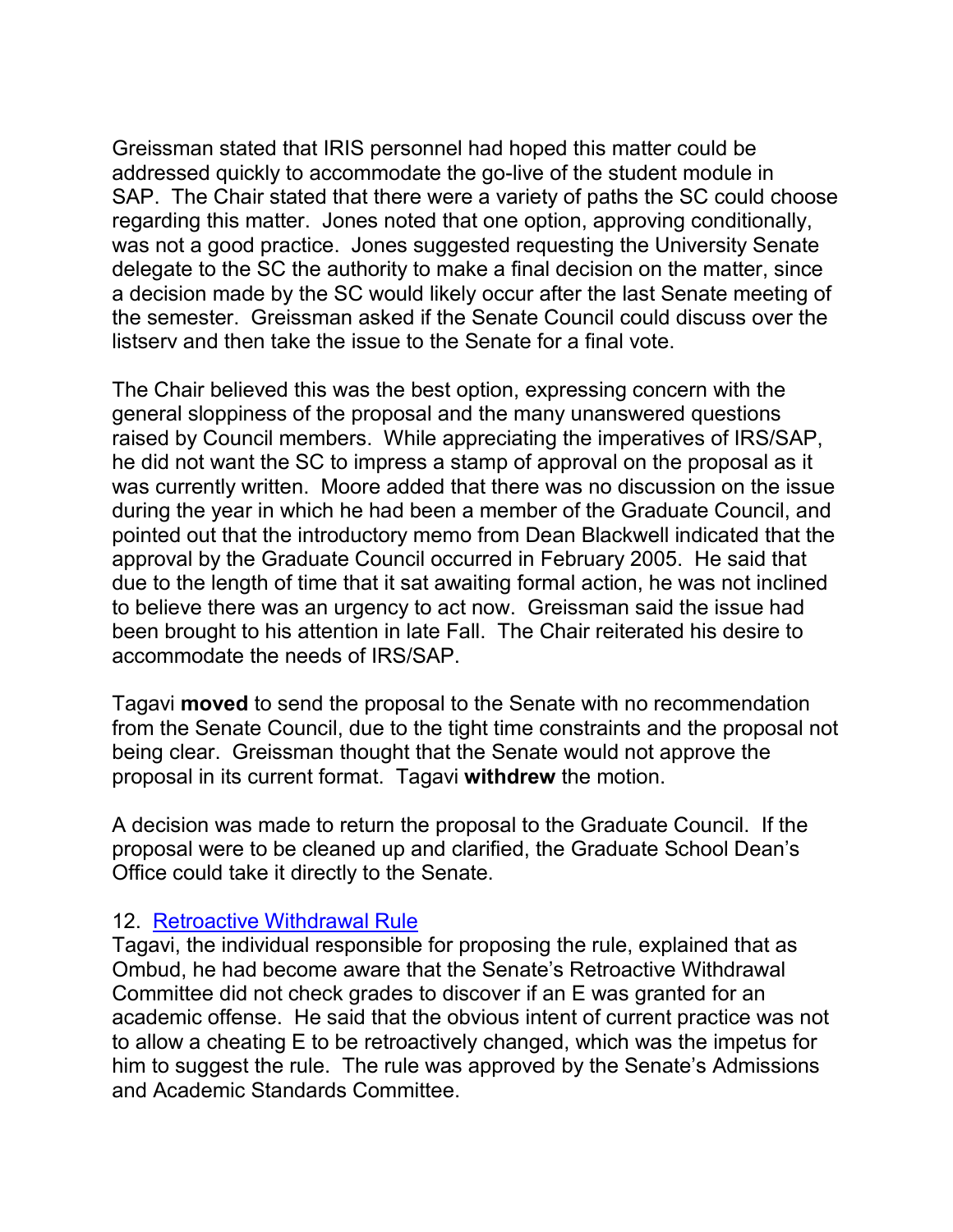Greissman asked if a cheating E could be changed during academic bankruptcy. Tagavi said that possibility had not occurred to him, but believed it was a loophole that needed to be addressed in the future.

In response to Jones, Tagavi and Grossman agreed that the proposed retroactive withdrawal rule would mesh with the recently approved academic offenses changes to the *Senate Rules*. Grossman said that the new regulations state a student cannot withdraw from a class in which a cheating E is earned, but that retroactive withdrawals were not addressed. Tagavi added that his proposed rule allowed a student to take a request to the University Appeals Board to retroactively withdraw from a cheating E. Moore suggested the word "offence" be spelled "offense." Jones said that when the proposal came to the Senate's Rules and Elections Committee the committee would check to ensure it dovetails with other related sections of the *Rules*.

There being no further discussion on the proposal, a **vote** was taken. The motion **passed** unanimously.

## 13. [Dead Week Rule](http://www.uky.edu/USC/New/SCAgendas/20060403/dead%20week%20wtih%20underline%20and%20strikethrough%20to%20SC4-3_SC.pdf)

Tagavi said that as Ombud, he had encountered numerous instances where there were differing interpretations from students and instructors as to what exactly was allowed during dead week. His proposed rule would address those problems.

Council members discussed some rewording, and Grossman suggested the last paragraph in *Section 5.2.4.6.7* be removed, and necessary text added into "A" of the new proposed *Section 5.2.4.6 Dead Week*: "The last week of a regular session semester is termed "Dead Week." In the rest of these Rules, this term also refers to the last three days of a summer session, a summer term, and a winter intersession."

Jones suggested removing "University" before the word "Registrar" in *Section 5.2.4.6.7*. The Chair asked if there was further discussion. Grossman said E was ungrammatical but clear. Tagavi said that if Grossman could phrase it better, he could send proposed wording to the Senate's Rules and Elections Committee to insert when the rule was codified.

A **vote** was taken on the proposed rule, which **passed** unanimously.

5. Agenda for US Meeting 4/10